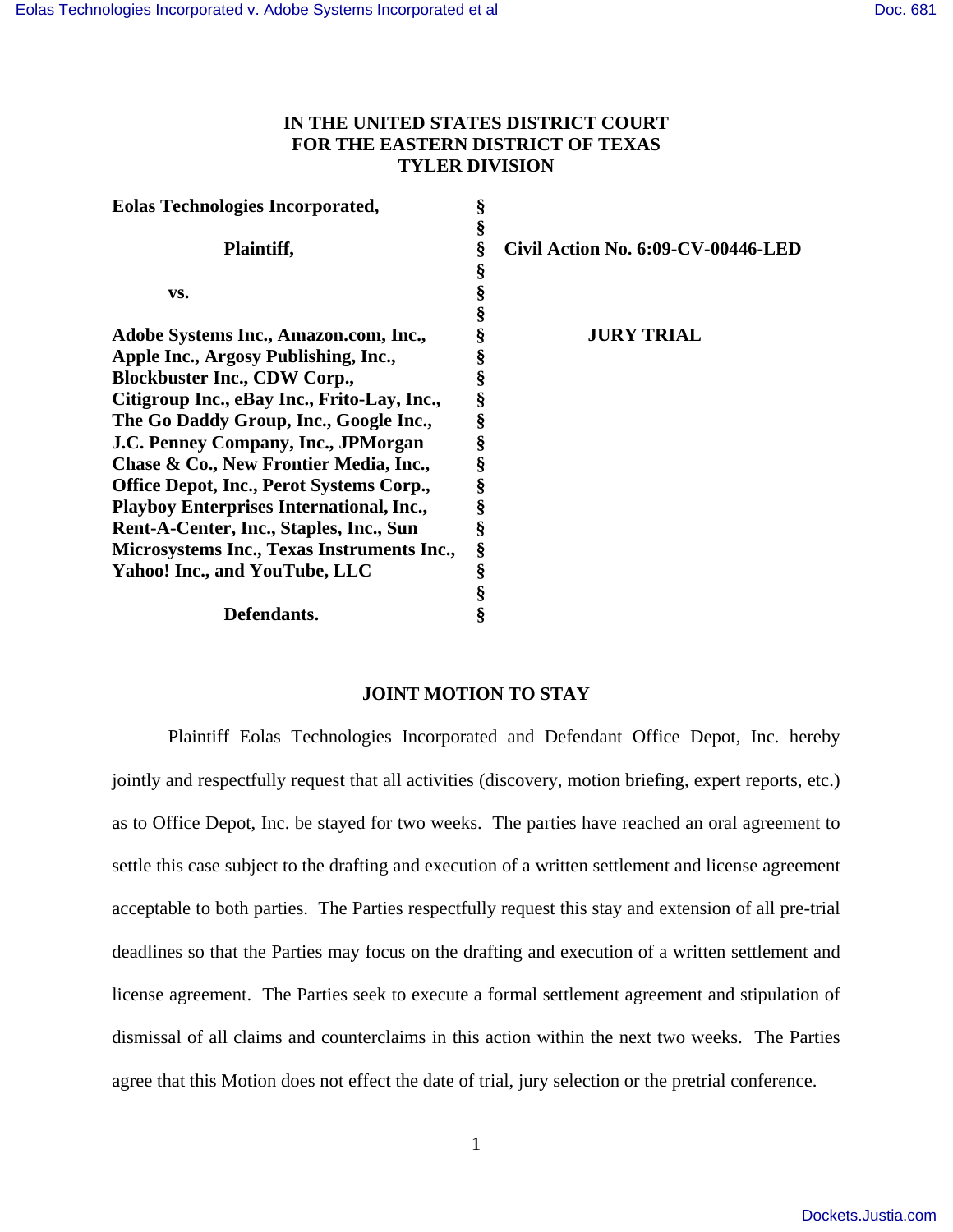DATED: June 3, 2011.

Suzanne M. Wallman Brett E. Bachtell Natalie Bennett **MCDERMOTT WILL & EMERY** 227 West Monroe Street Chicago, IL 60606 312.372.2000 swallman@mwe.com bbachtell@mwe.com nbennett@mwe.com

David M. Stein **MCDERMOTT WILL & EMERY** 18191 Von Karman Avenue Suite 500 Irvine, CA 92612 949.851.0633 dstein@mwe.com

J. Thad Heartfield **THE HEARTFIELD LAW FIRM** 2195 Dowlen Road Beaumont, TX 77706 409.866.3318 thad@jth-law.com

#### **ATTORNEYS FOR DEFENDANT OFFICE DEPOT, INC.**

Respectfully submitted,

#### **MCKOOL SMITH, P.C.**

/s/ Mike McKool Mike McKool Lead Attorney Texas State Bar No. 13732100 mmckool@mckoolsmith.com Douglas Cawley Texas State Bar No. 04035500 dcawley@mckoolsmith.com Holly Engelmann Texas State Bar No. 24040865 hengelmann@mckoolsmith.com **MCKOOL SMITH, P.C.** 

300 Crescent Court, Suite 1500 Dallas, Texas 75201 Telephone: (214) 978-4000 Telecopier: (214) 978-4044

Kevin L. Burgess Texas State Bar No. 24006927 kburgess@mckoolsmith.com John B. Campbell Texas State Bar No. 24036314 jcampbell@mckoolsmith.com Josh W. Budwin Texas State Bar No. 24050347 jbudwin@mckoolsmith.com Gretchen K. Curran Texas State Bar No. 24055979 gcurran@mckoolsmith.com Matthew B. Rappaport Texas State Bar No. 24070472 mrappaport@mckoolsmith.com **MCKOOL SMITH, P.C.**  300 West Sixth Street, Suite 1700 Austin, Texas 78701 Telephone: (512) 692-8700 Telecopier: (512) 692-8744

## **ATTORNEYS FOR PLAINTIFF EOLAS TECHNOLOGIES, INC.**